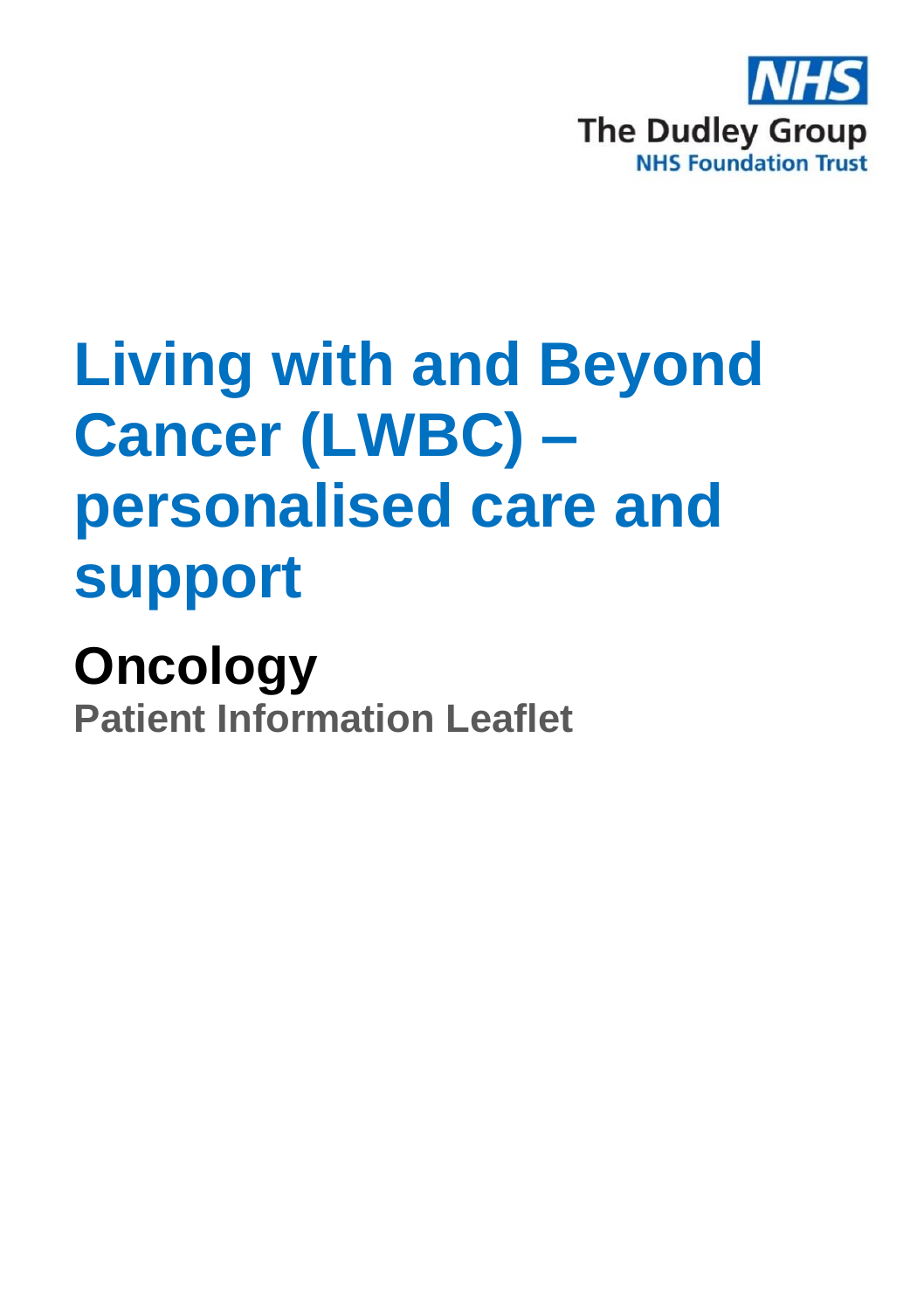## **Introduction**

This leaflet is for people who are living with cancer and who may need support from the Living with and Beyond Cancer (LWBC) team. The team comprises of two clinical nurse specialists and a cancer care coordinator, and you can contact the team at any time of your cancer pathway. This leaflet gives information on the four interventions of personalised cancer care and when and how to get support and information if you require it.

## **Holistic Needs Assessment (HNA)**

A Holistic Needs Assessment (HNA) is a tool used to consider what matters to you as an individual, your priorities and your life choices. It can help health professionals identify any issues or concerns you may have, and ensure that you are provided with the appropriate information or signposted/referred to appropriate support and agencies.

You should be offered a HNA within the first ten days of your diagnosis. The process may be completed with your clinical nurse specialist (CNS) or key worker, or with a member of the LWBC team. An HNA can be done at any point during your treatment as circumstances can change. It is also useful to complete a HNA once hospital-based treatments end, to establish whether any community support is needed.

#### **Health and wellbeing clinics**

The sessions that take place at the clinic are education and information events.

People who are living with cancer, and those who have had cancer, often have specific support needs. If these needs are not addressed, it can damage their long-term prognosis and their ability to lead an active and healthy life. These needs can include information about treatment and care options, psychological support, advice about financial assistance and support in managing their condition themselves.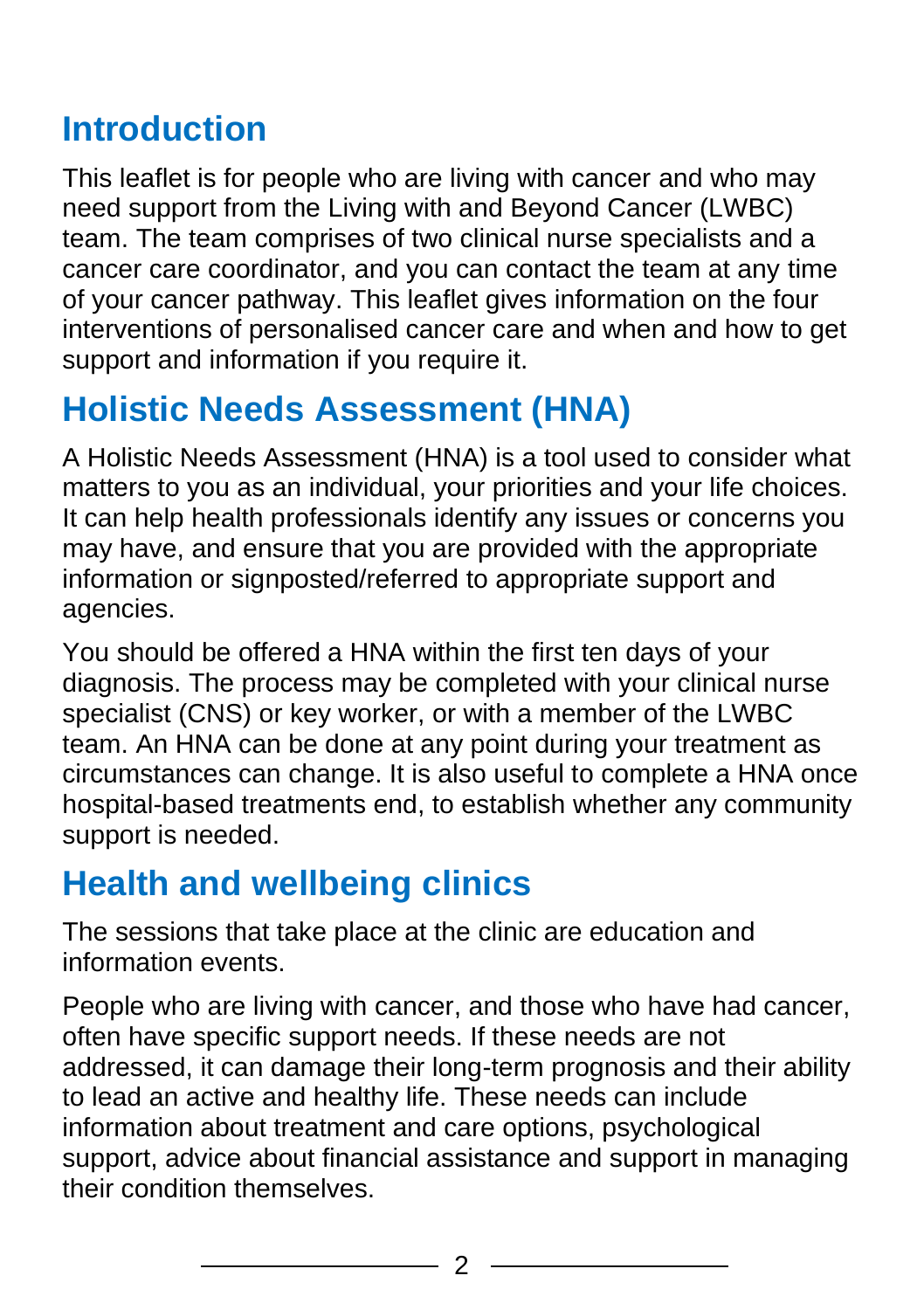Carers also play a vital role in supporting people with cancer, and it is important that their needs for information, advice and support are addressed. Addressing all of these needs is central to the National Cancer Survivorship Initiative (NCSI), which is coordinating efforts to improve the quality of services available to people affected by cancer to enable them to lead as normal a life as possible.

## **What are the benefits of the clinic?**

It enables people living with cancer, and their families, to manage the effects of their illness by giving them the necessary information and promoting positive lifestyle changes.

## **Who are they for?**

They are for people who are living with cancer. Your clinical nurse specialist will give you an appointment when it is relevant for you to attend. You can bring a relative, a friend or carer along with you.

## **What will I gain?**

Each session is delivered by a professional with expertise in that field. Topics being covered include:

- Holistic Needs Assessment (HNA) you will have the opportunity to complete one of these during the session.
- White House Cancer Support.
- Citizens Advice benefits.
- Action Health (part of Action Heart) and what exercise can help you.
- Treatments and the effects of treatments.
- Symptoms of concern.
- Palliative care.
- Lymphoedema.
- Psychological support.

3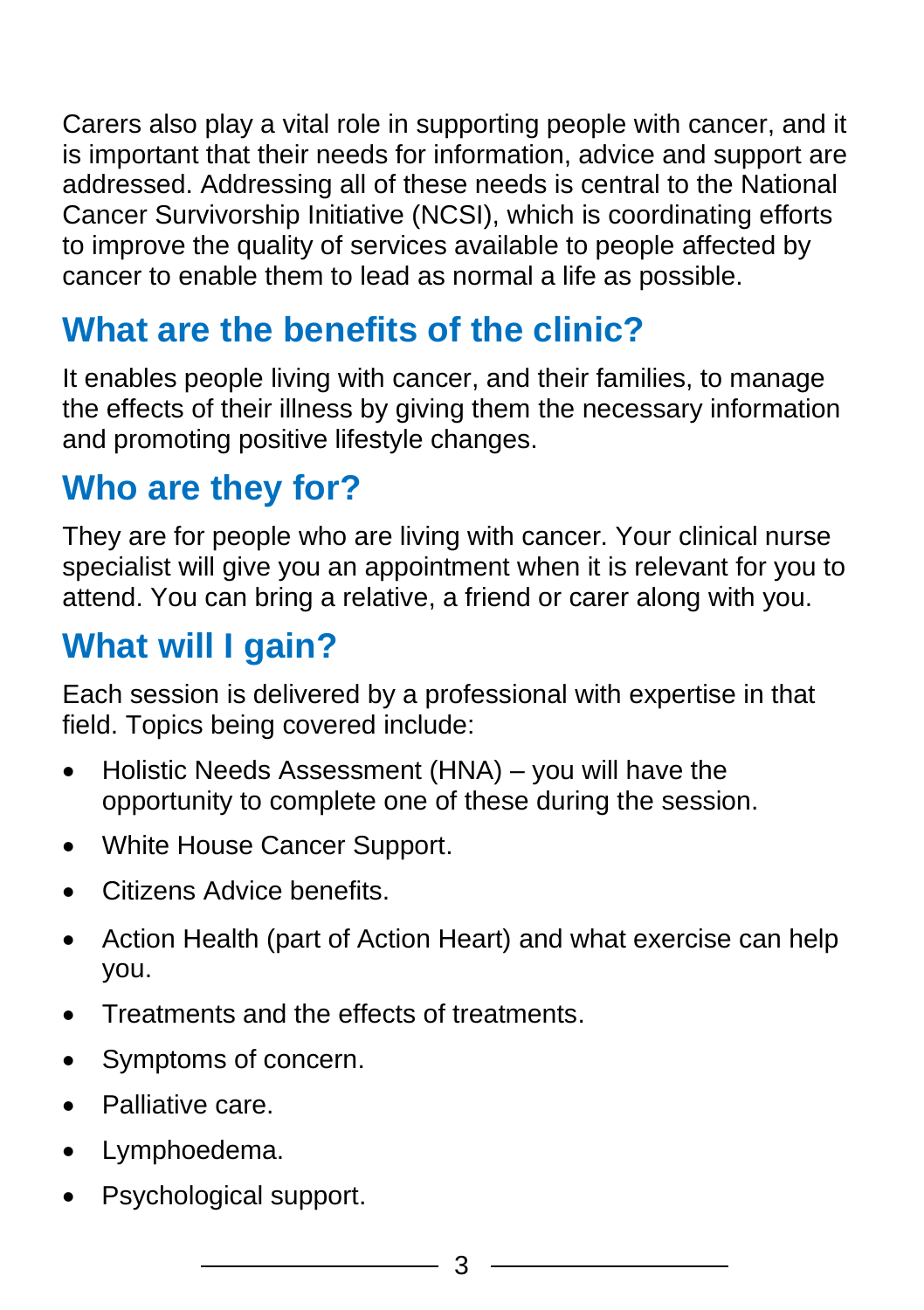#### **Where are they held?**

They are held at Russells Hall Hospital in the Clinical Education Centre in South Block. The sessions last about two hours, and tea, coffee and biscuits will be provided.

#### **Changes due to COVID-19**

Due to the COVID-19 pandemic, the health and wellbeing clinics are temporarily suspended in line with HM Government's social distancing regulations.

Our slide presentation for these clinics is available to view on The Dudley Group NHS Foundation Trust website, on the Living with and Beyond Cancer (LWBC) page:

[http://www.dgft.nhs.uk/services-and-wards/living-with-and-beyond](http://www.dgft.nhs.uk/services-and-wards/living-with-and-beyond-cancer-lwbc/)[cancer-lwbc/](http://www.dgft.nhs.uk/services-and-wards/living-with-and-beyond-cancer-lwbc/)

There are also some useful short videos available for more information.

Should you wish to speak with someone about any of the subjects covered in our health and wellbeing sessions, or if you have any other queries about living with cancer, please contact our LWBC team.

They will be happy to discuss any concerns with you, send out information or signpost/refer you to other services as appropriate.

They can be contacted on 01384 456111 ext. 5315 or by email at [dgft.lwbcteam@nhs.net](mailto:dgft.lwbcteam@nhs.net)

## **Treatment summaries**

A treatment summary should be discussed with you and sent to your GP on completion of your cancer treatment or when a management plan is agreed. It should explain your diagnosis and the treatment you have received, but it should also include any side effects, signs or symptoms to be aware of in the future, and information about any follow up tests which may be needed.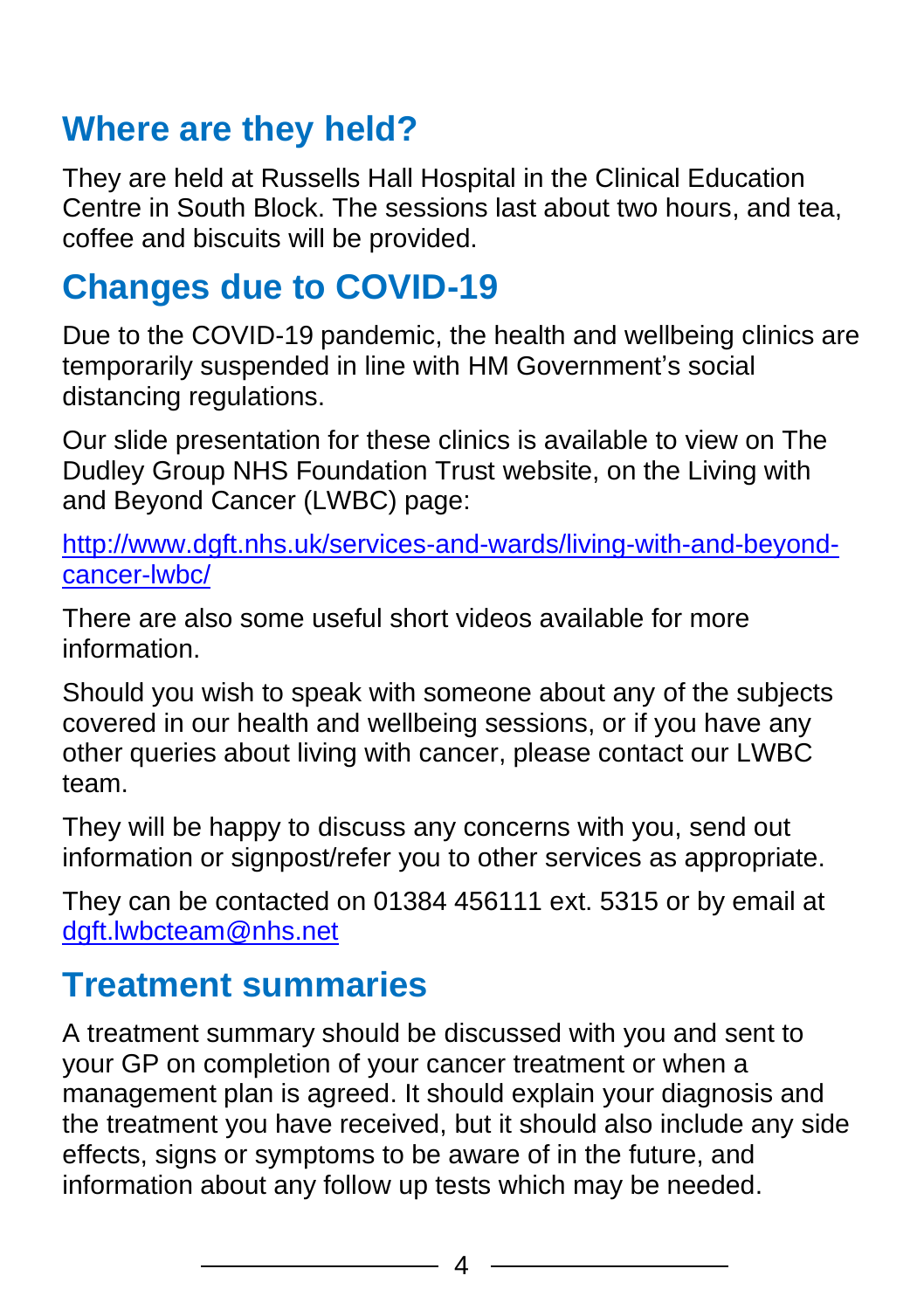The treatment summary ensures that everyone is aware of how to move forward in your cancer pathway - this includes yourself and other medical/health professionals.

#### **Cancer care reviews**

Within six months of a cancer diagnosis, your GP or practice nurse should invite you for an appointment for a cancer care review. This is an opportunity for you to think through your future needs and plan with your community-based team how best these needs can be met. You may wish to take someone with you to this appointment. Your GP may discuss any late effects your cancer or its treatment may have, and they may also take the opportunity to offer some health promotion information.

## **Can I find out more?**

If you have any further questions, you can contact your clinical nurse specialist on one of the following numbers or the LWBC team.

Dial **01384 456111** plus one of the following extension numbers:

|                                       | <b>Extension number</b> |                                       |
|---------------------------------------|-------------------------|---------------------------------------|
| Bowel cancer                          | 2286                    |                                       |
| <b>Breast cancer</b>                  |                         | 2065 (8.30am to 5pm)                  |
| Chemotherapy                          | 2028                    |                                       |
| Gynaecological cancer                 | 3355                    |                                       |
| Haematology                           | 2453                    |                                       |
| Head and neck cancer<br>on Thursdays) |                         | 2655 (8.30am to 4.30pm, not available |
| Lung cancer                           | 2752                    |                                       |
| <b>LWBC</b>                           | 5315                    |                                       |
| Prostate cancer                       | 2873                    |                                       |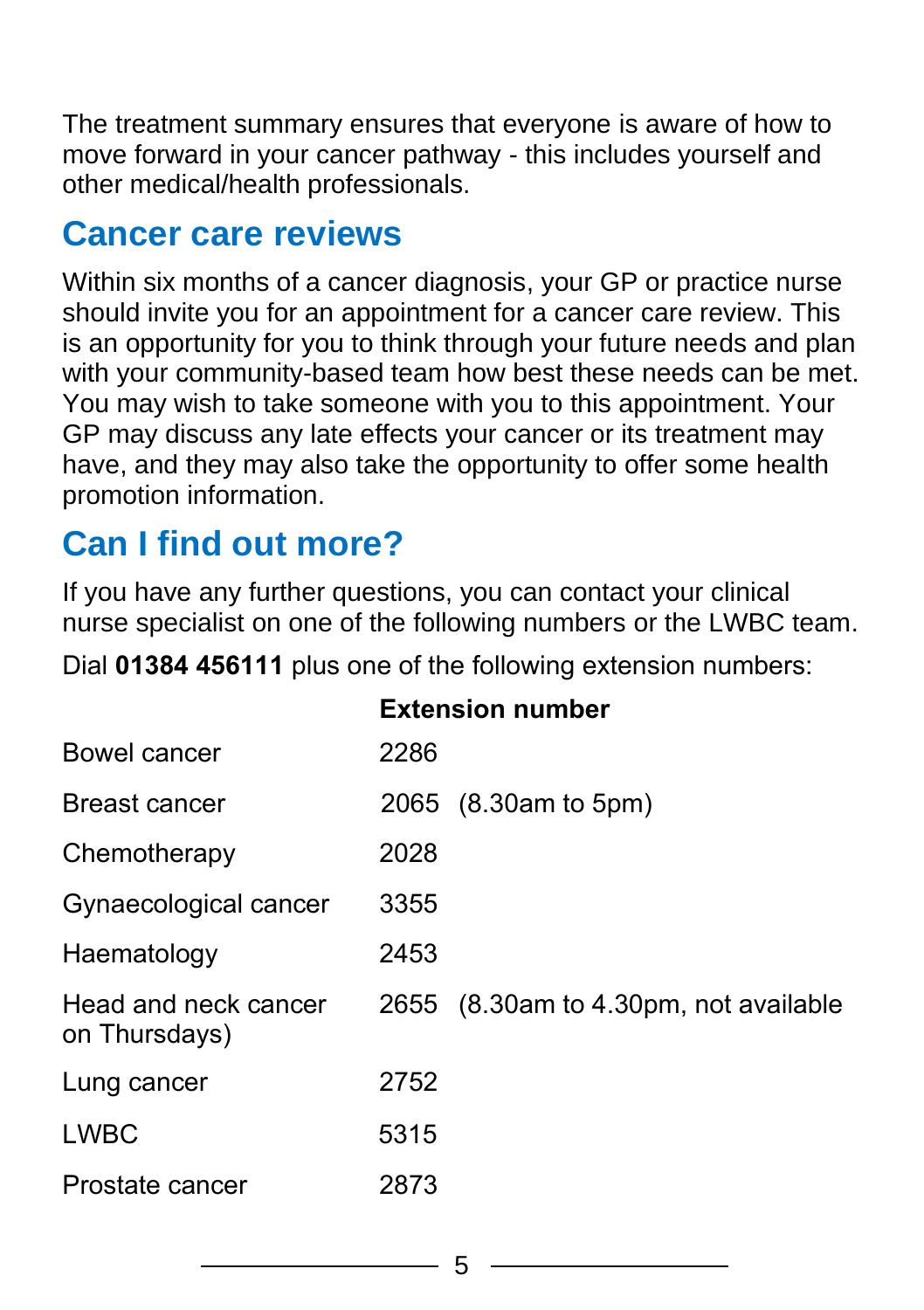| Skin cancer     | 3088                |
|-----------------|---------------------|
| Upper GI cancer | 2443 $(8am to 4pm)$ |
| Urology cancer  | 2873                |

(9am to 5pm, Monday to Friday, unless otherwise stated).

All are based at Russells Hall Hospital.

## **Useful information**

#### **Free prescriptions**

There are charges for prescriptions in England. However, if you have cancer, you can apply for a certificate to allow you to get free prescriptions. This is called an exemption certificate.

You qualify for an exemption certificate if you are receiving treatment for:

- Cancer.
- The effects of cancer
- The effects of current or previous cancer treatment.

You can get a form to apply for the certificate from your GP, pharmacy or cancer clinic. Your GP or hospital doctor will need to sign the form.

You might not need an exemption certificate if you are already entitled to free prescriptions. For example, if you are over 60 years old or under 16 years of age, or if you are receiving certain benefits.

Speak to your doctor, pharmacist or specialist nurse if you are not sure whether you are entitled to free prescriptions. They can refer you to a benefits adviser if needed.

## **Who is your clinical nurse specialist (CNS)?**

As part of your care, you will be assigned a clinical nurse specialist (CNS). A CNS is a nurse who has a more specialist knowledge in your type of cancer.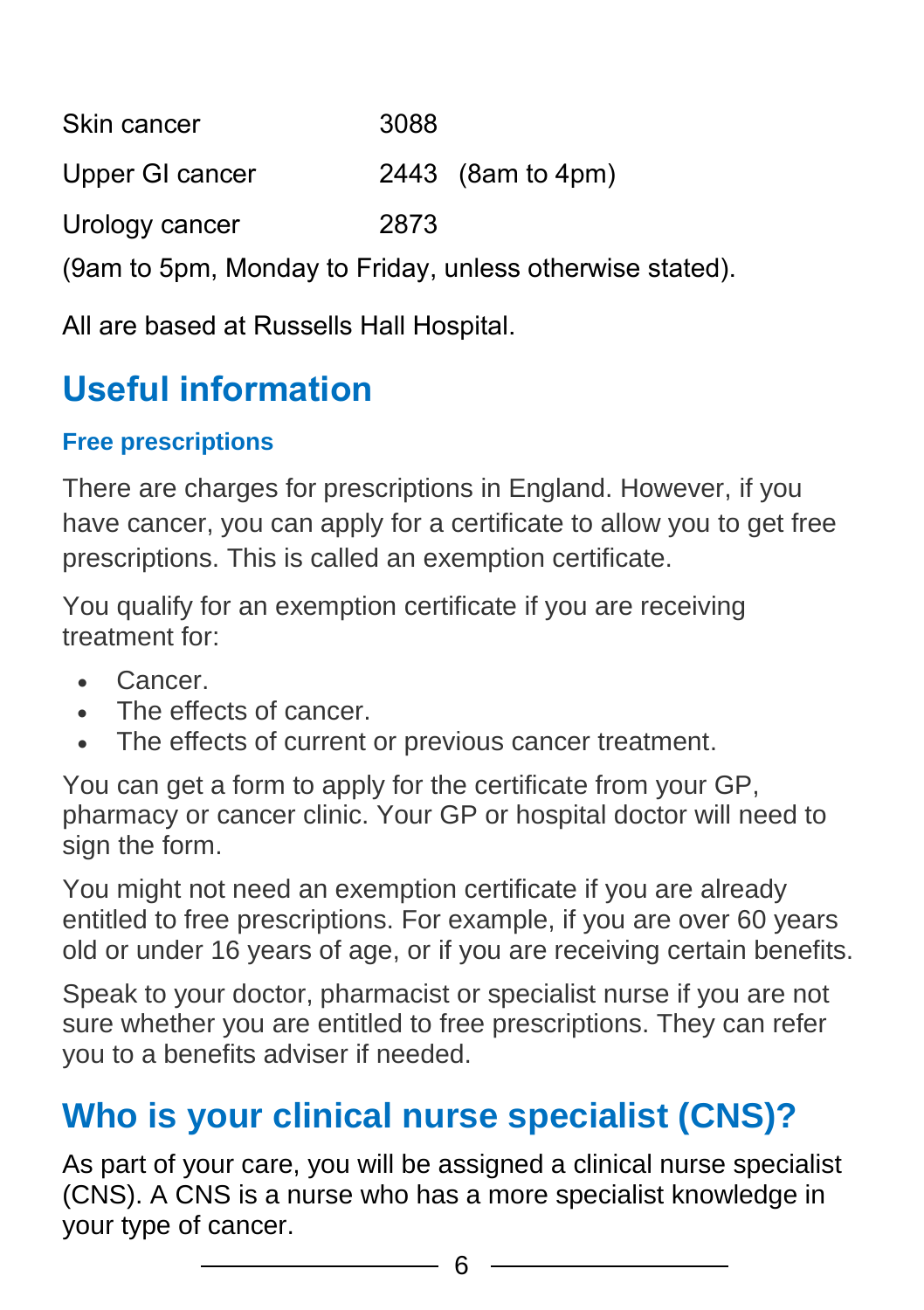They will often meet you at your early appointments or follow up with a telephone call. Sometimes referred to as a specialist sister or key worker, they are your first point of contact with any clinical questions.

#### **Your clinical nurse specialist is:**

**………………………………………………………………………………**

#### **References**

Office for Public Management (2011) Evalulation of Health and Wellbeing Clinics. Final Report. Macmillan Cancer Support.